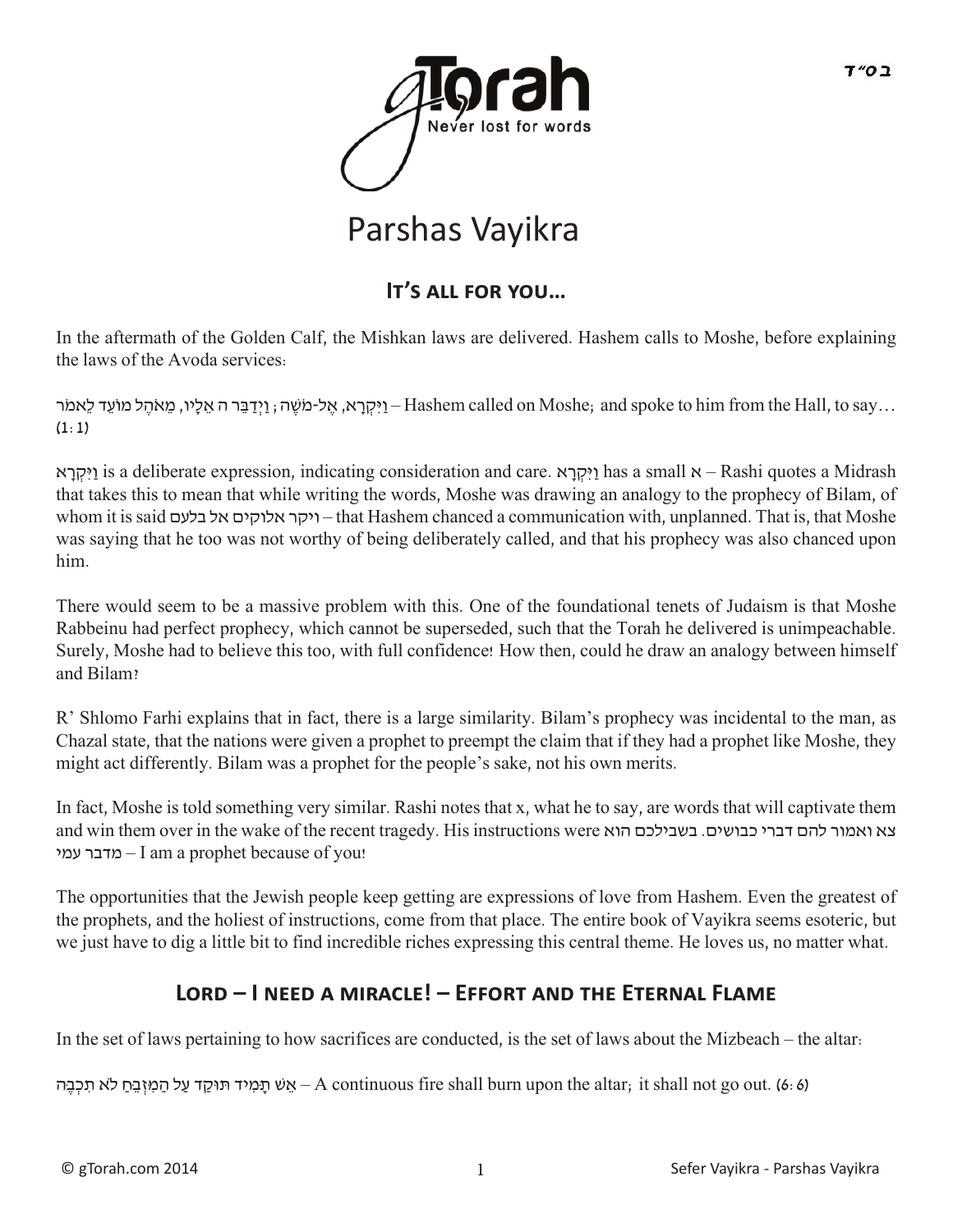This is an instruction to the attendant Kohanim, that they need to constantly stoke and fuel the fire. The Mishna in Avos says that their job was made easier – עשרה ניסים נעשו בבית המקדש (...) ולא כבו הגשמים את עצי המערכה miracles occurred in the Temple, (… and) the rains did not extinguish the logs on the fire.

Miracles are supernatural events – they are deviations from the usual expected order of events. That being said, miracles are always as simple and natural as possible – it would have been simpler for it not to rain there at all, as opposed to having rainfall on the fire but not extinguish it. Why is the miracle unnecessarily complicated?

R' Chaim Volozhin suggests a very powerful lesson. Our circumstances are fixed, our "rain" does not stop. All we can do is try our best; בְּהֵ עֲל הַמְזִבֶּח - the fire burnt continuously– even in the pouring rain, it would not go out.

We can have all the excuses in the world to stop and falter from what is required of us as Jews. But we have a clear model in how to conduct ourselves in the attendant Kohanim, who would fuel the fire in the pouring rain. The Mishna clearly states that God took care of what was beyond their control. Perseverance and perspiration are what it takes. People pray for miracles, when they don't see that they need to their part – their hishtadlus. This hishtadlus is the part we play in solving our problems, and the solution is ever in our hands. Miracles don't materialise on their own.

The fire on the Mizbeach was not activated by a miracle – it was only sustained miraculously. The fire wasn't "magic"; it didn't burn on it's own. It required constant additional logs; with twenty-four hour work, over hundreds of years, it did not extinguish.

Perhaps it is worth considering that the Kohen Gadol went into the Kodesh Kadashim one single time per year, on Yom Kippur. He performed the service, and said one prayer. The sole prayer ever said in the Kodesh Kadashim was that Hashem should not listen to travellers and tourists who didn't want rain, and that it should rain as much as possible. Literal and figurative.

Ask not for a lighter burden, but broader shoulders.

### **Faith when it's Tough**

Sections of the laws of sacrifices detail how to dispose of what is not eaten or burnt as part of the Korban. It opens:

עו אָהֲרֹן וְאֶת בָּנָיו לֵאמֹר זֹאת תּוֹרַת הַעֹלָה – Command Aaron and his sons, saying, This is the law of the burnt offering. (6:2)

It is curiously referred to as הָלֹע ָה ת ַרֹתוּ – despite not being the burnt offe at all, which is discussed earlier in the Torah. It is the fats, leftovers and refuse! How is it הָלֹע ָה ת ַרֹתוּ?

The Midrash tells how the students of R' Yosi bar Kisma asked him when Mashiach would come to which he וֹזֹאת תּוֹרַת הָעֹלָה" cryptically responded

R' Moshe Wolfson quotes the Satmar Rav in the name of his father, who explained. Disposal of the leftovers and undesirable parts at night seems mundane and inelegant; just something that has to be done. The Torah states that an attitude adjustment is called for – this work is not mundane at all, it's הָלֹע ָה ת ַרֹתוּ – and therefore entirely holy!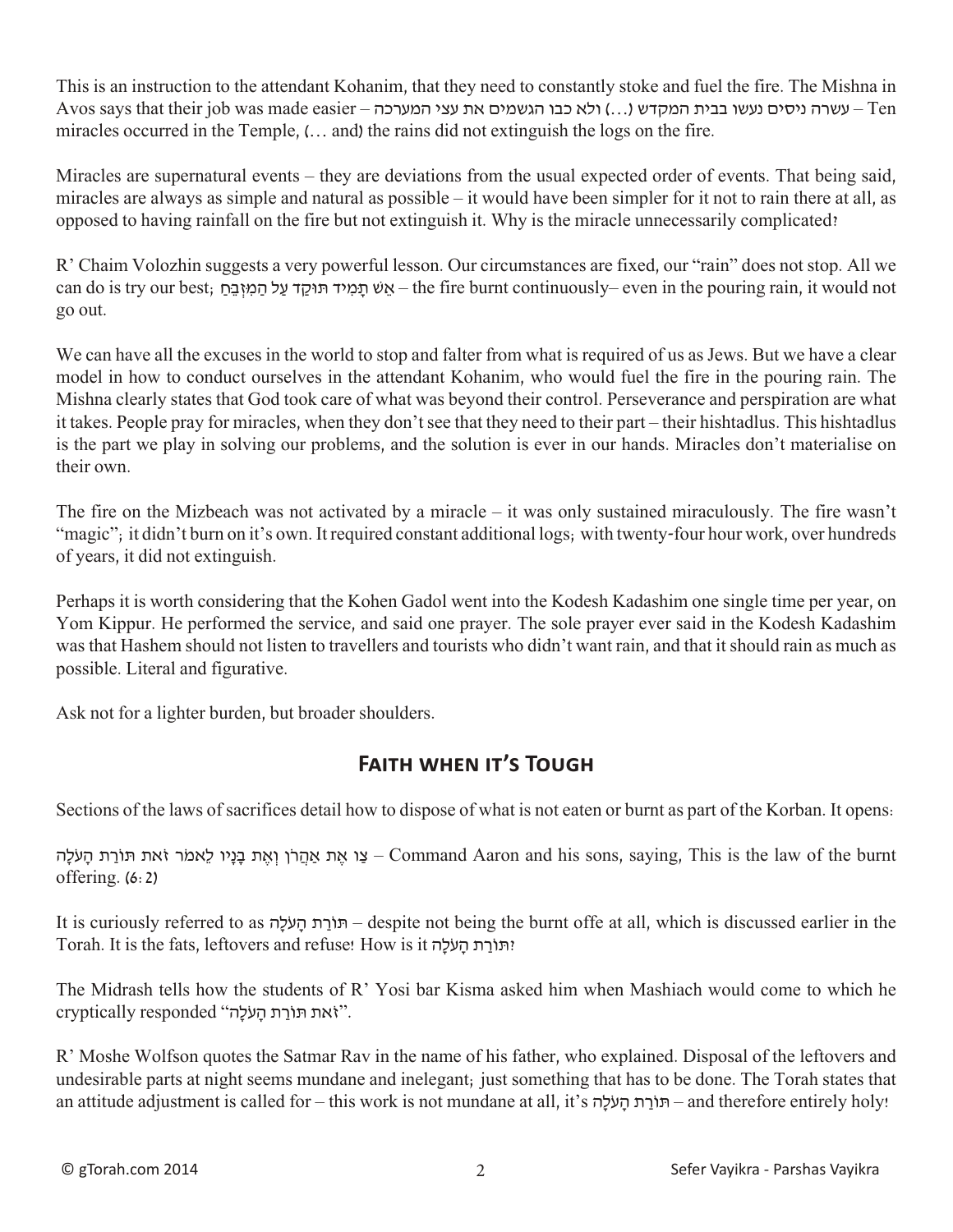By quoting this, R' Yosi was telling his students that their question was fundamentally flawed. Their underlying assumption was that exile is a waste of time, but just has to be, like taking the trash out. His answer was that it is not a waste of time at all, it is a separate but equally important component in the bigger picture, just in a different form.

The origins of formal prayer can be pegged to two sources. They either correlate to the Temple sacrifices that are lost to us; or they symbolise the three times the Patriarchs prayed. The Torah records how Avraham stood in prayer in the morning, which we call Shachris; Yitzchak stood in the afternoon, which we call Mincha; and Yakov in the evening, which we call Maariv.

The Patriarchs were prototypes of the Jewish people, each generation refining and honing what was there, discarding undesirable traits; Yakov was the final version. It seems counter-intuitive that he is credited with Maariv, which is the least required of all the prayers. Shachris and Mincha have clearly defined Halachic requirements, and Maariv does not, to anywhere near the same degree. Arguably, it could even be said to be optional! So why is the least significant prayer attributed to our most significant ancestor?

The Sfas Emes answers along a similar vein. Yakov embodies and encapsulates the Jew in exile. There is an imprint in our national identity left by our ancestors footsteps. Forcibly displaced from his home in Israel, to a degenerate foreign soil, yet a remarkable model of quality, integrity, dignity, and class. Perfect in every way, he set the bar as high as possible. Maariv, and Yakov, are the Jew persevering against all odds, when it may even be understandable for not pulling through. This is why he was the final prototype, and why Maariv is attributed to him.

The slumps and downside of things have their key role too, and must be recognised as part of the greater web of events that lead us onward. The laws under discussion concern fats of the animal that are burned at night. Fat represent a lack of faith – it is stored energy, hedged against the possibility that the next meal may be hard to come by. Faith in the dark, in the hard times, is critical. This is what Yakov embodied, and that is what הָלֹע ָה ת ַרֹתוּ is.

It is pertinent to note that the Torah obliges us to burn the fat, this lack of faith, specifically at nighttime. להגיד בלילות ואמונתך ,חסדיך בבוקר – at night, or when things seem unknown, cold, dark, when we feel most alone, that is precisely when we have to persevere most.

### **Why do we bring Korbanos?**

It's a very basic question, and there are many approaches to take. The Ramban on Vayikra 1:9 discusses various approaches we will analyse, and is widely considered one of the fundamental parts of the Ramban's commentary on the Chumash.

The Ramban quotes the Rambam in Moreh Nevuchim as the first approach. The Rambam writes there that the idea of Jews using animal sacrifice was necessary for the people as they needed a physical method of worship, having been a part of the pagan culture in Egypt and other such places. To battle and rectify the idol worship in the world, the Jews would do the same action for a sacred purpose.

The Ramban disagrees strongly with this on many facets. If we base an entire method of service to Hashem on the actions of fools and sinners, why would Hashem gain anything from it at all? Vayikra 1:9 says that the korban creates ליהוה ניחוח ריח אשה – Hashem "enjoys" the fact that we bring korbanos. The implication of the Rambam is that the korbanos are more for man than Hashem, but if the korbanos were for man, why would Hashem enjoy it? We must find a suitable explanation for bringing korbanos that also explains why Hashem instructs it of us, rather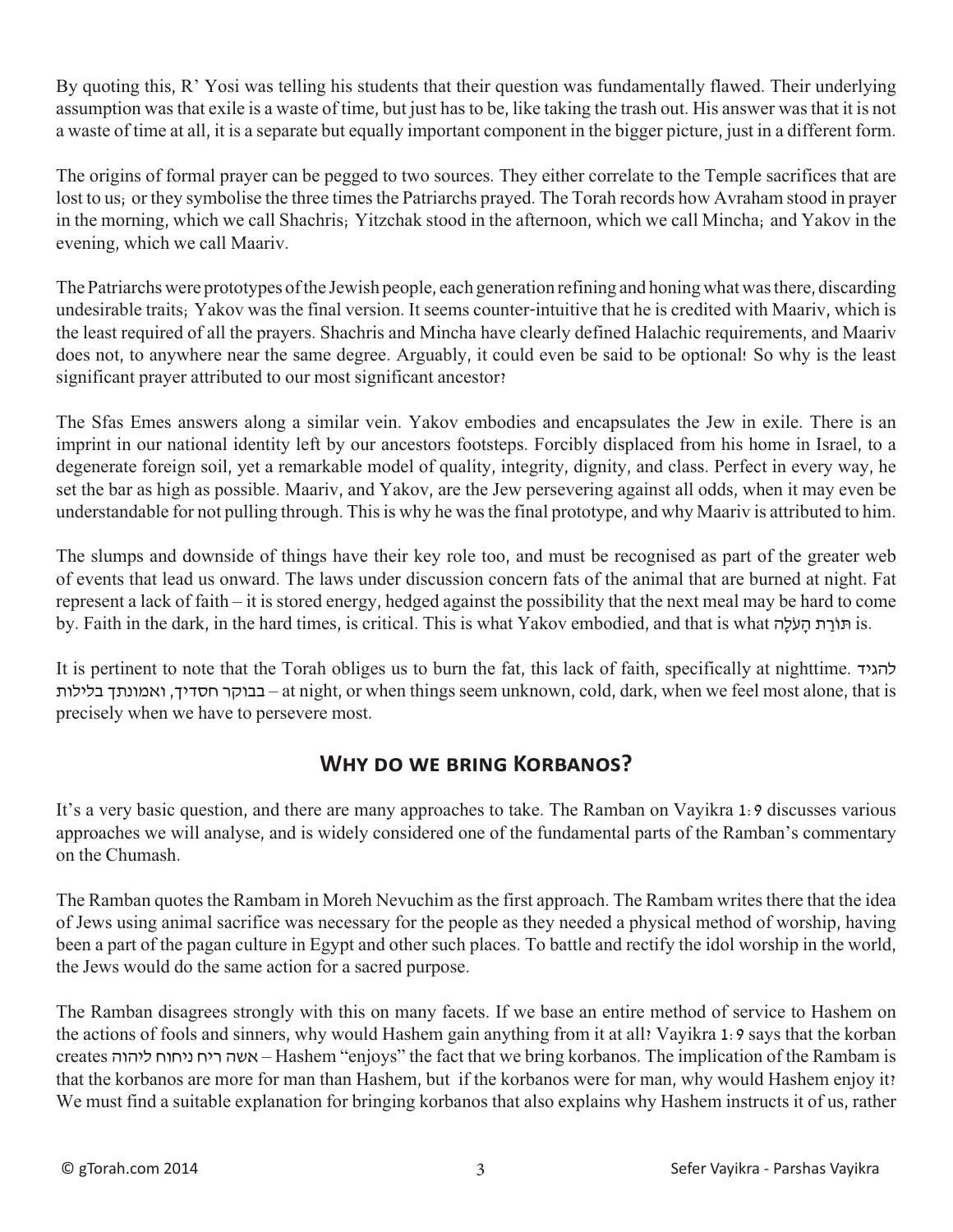than why why we ought to do it.

The Ramban points out that if the Rambam in Moreh Nevuchim is correct, that Jewish animal sacrifice only exists to battle idol worship, then we would not find instances of korbanos before an instance of idol worship. But this is not so – Adam was the first human – there were obviously no other people around to worship idols – yet he brought korbanos nonetheless, and so too with Noach; his family were the sole survivors of the Flood – so again, there could be no idol worshippers – and we find that nonetheless he did bring korbanos. How would the Rambam explain these instances where there was no idol worship to fight?

He further asks why the solution to idol worship would be to do the same thing in a different way – this seems to lend credibility to the idolatry the korbanos are trying to fight, chas v'shalom. It would seem that it would be better to just eat animals and not have sacrifices at all if we were indeed trying to fight the credibility of idol worship, as eating them shows we don't consider them to be worthy of special attention.

R' Yakov Minkus explains the solution to this issue. The Rambam in his magnum opus, the Mishneh Torah (Hilchos Me'ila 8:8) writes explicitly that the yesod – the distilled, fundamental, reason to bring korbanos is a חוק – there is no reason to do it other than the fact we were told to. The Moreh Nevuchim explains the inverse of this – once the mitzva exists, there is a spillover effect that we can relate to more, but the underlying reasoning remains a חוק. With this knowledge at hand, of course Noach could bring a korban, and the question about the non-existence of idol-worship falls away. Battling idol worship isn't why there are korbanos as a starting point, rather, it helps explain it after the fact.

With this knowledge of the Rambam's true approach to korbanos, we can suggest an answer to the question of why the countering of idol worship would take a similar form, rather than denigrating it, by simply eating all animals regularly, without any sacrifices at all.

Korbanos have their blood sprinkled on the Mizbeach, by a kohen, in the Beis Hamikdash. The Korban Pesach had none of these key functions, so why is it called a korban at all? R' Moshe Shapiro explains that the key to understanding this issue is that idol worship is not nothing. Paganism and idol worship have a הטומאה כח – they usurp and corrupt spirituality. Eating an animal doesn't battle the the negative of idol worship, it just nullifies it. The nullification does not require the Beis Hamikdash, or sprinkling of blood by the kohen. This is why the Pesach could be brought publicly in Egypt. The Rambam in Moreh Nevuchim was saying that all korbanos have this nullifying the negative aspect to which we can relate, but we now see this isn't the full spectrum of his opinion.

The Ramban then offers a second approach. There is an intrinsic good on man's part in having korbanos. The idea of a korban is that a person should see the animal as being his substitute, and really, he ought to be sacrificed. The animal takes his place and atones for his sins, and this is the reason to have korbanos.

There is a mighty flaw with this approach too however. Most korbanos are donated, rather than obligated of people, so the Ramban's approach doesn't explain the existence of donated korbanos at all.

The Ramban offers a third solution, that is beyond the scope of this site to explain properly. The word קרבן, the root of which is the word קרב, means "closeness". Offering a korban engenders closeness with Hashem. This is a difficult concept to explain, let alone understand, but to illustrate: we perform mitzvos to emulate Hashem's ways, but we are not emulating Hashem by bringing korbanos – we are doing something else: we are interacting with Hashem. We are provoking a reaction in Hashem, as the pasuk says; "ליהוה ניחוח ריח אשה – "on which Rashi remarks "ינחת רוח לפני, שאמרתי ונעשה רצוני". This is difficult to illustrate, but there is a difference between doing Hashem's will, and making it. When we bring a korban, we bring more of Hashem's will into the world. One could